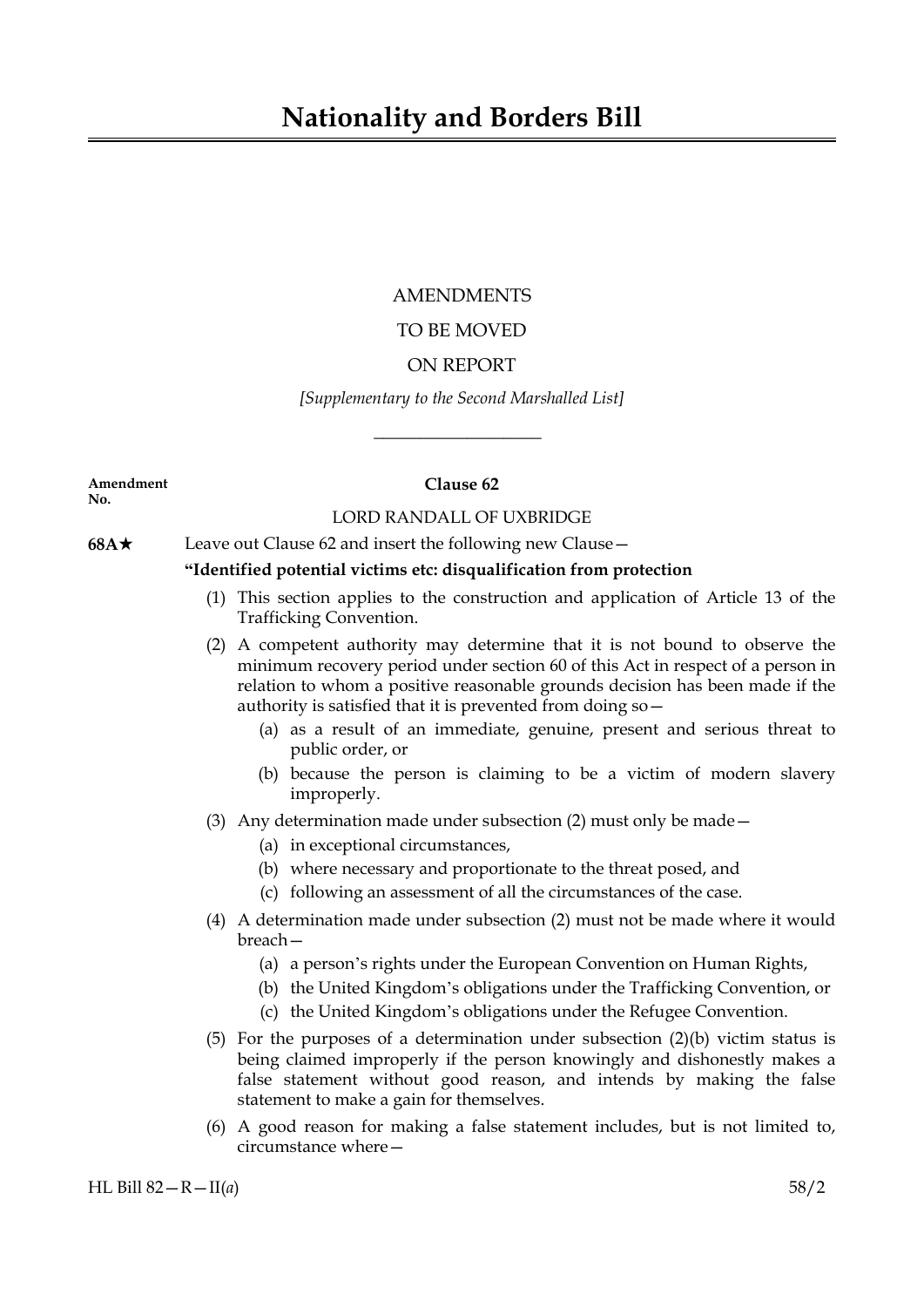#### **Clause 62** *- continued*

- (a) the false statement is attributable to the person being or having been a victim of modern slavery, or
- (b) any means of trafficking were used to compel the person into making a false statement.
- (7) This section does not apply where the person is under 18 years at the time of the circumstances which gave rise to the positive reasonable grounds decision.
- (8) Nothing in this section affects the application of section 60(2)."

#### *Member's explanatory statement*

*This new Clause is an alternative to clause 62. It ensures that the power currently provided for in Clause 62 is exercised in line with the UK's obligations under Article 13 of the Trafficking Convention. This amendment also protects child victims of modern slavery from disqualification from protection.*

#### **After Clause 67**

### THE LORD BISHOP OF BRISTOL BARONESS LISTER OF BURTERSETT

**70A**★ Insert the following new Clause —

#### **"Migrant domestic workers**

- (1) The Secretary of State must amend the rules under section 3(2) of the Immigration Act 1971 to make provision for the matters mentioned in subsection (2).
- (2) All holders of domestic worker or diplomatic domestic worker visas, including those working for staff of diplomatic missions, must be entitled to—
	- (a) change their employer (but not work sector) without restriction, but they must register such a change with the Home Office;
	- (b) renew their domestic worker or diplomatic domestic worker visa for a period of not less than 12 months, provided they are in employment at the date of application and able to support themselves without recourse to public funds, and to make successive applications;
	- (c) apply for leave to enter and remain for their spouse or partner and any child under the age of 18 for a period equivalent to the unexpired period of their visa and of any subsequent visa;
	- (d) be granted indefinite leave to remain after five continuous years of residence in the United Kingdom if at the date of application their employer proposes to continue their employment."

#### **After Clause 78**

#### BARONESS D'SOUZA

**84B**★ Insert the following new Clause —

#### **"Afghan Relocations and Assistance Policy**

(1) Within 30 days of this Act being passed, the Secretary of State must amend part 7 of the Immigration Rules on the Afghan Relocations and Assistance Policy ("ARAP") in accordance with subsections (2) to (11).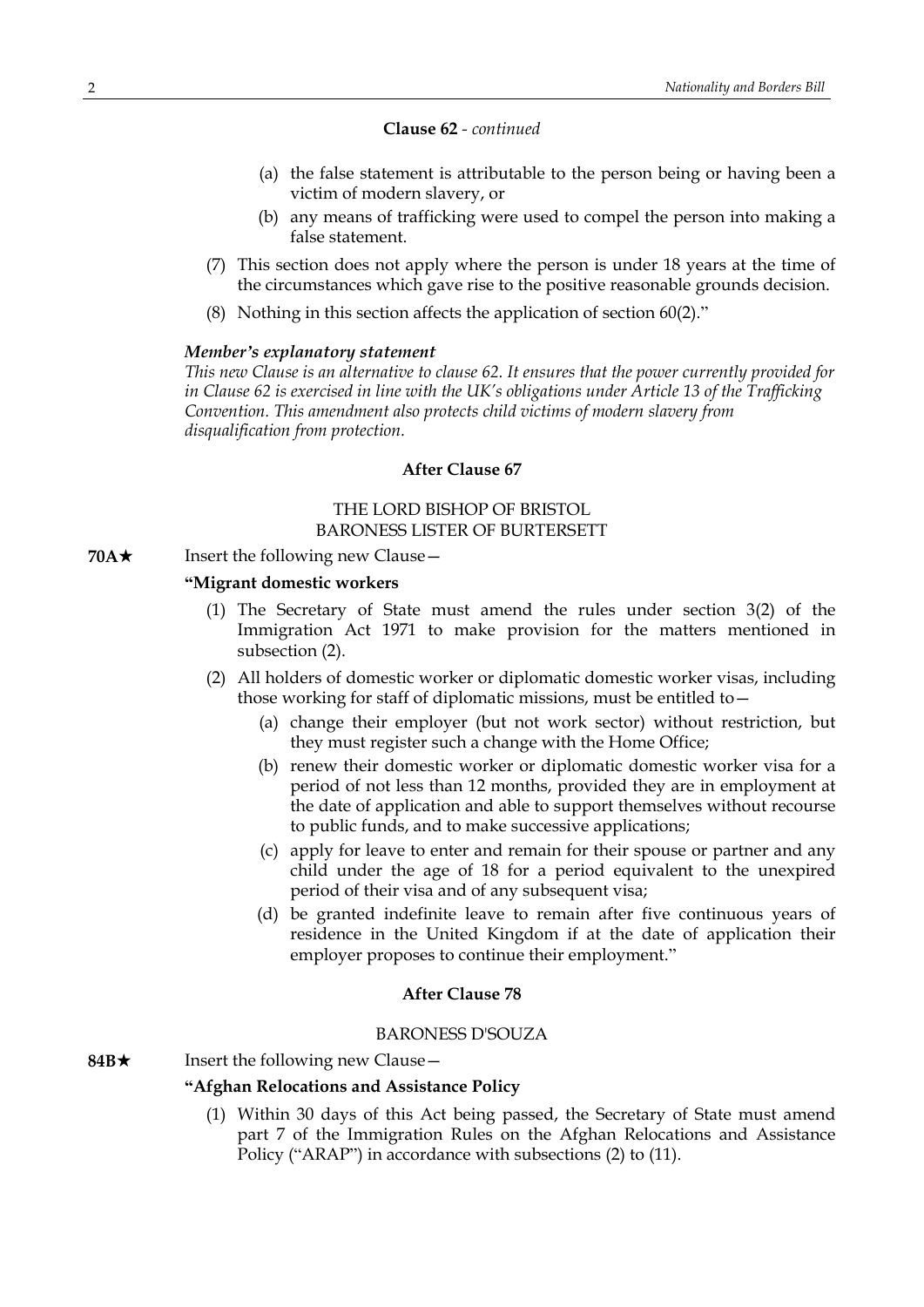#### **After Clause 78** *- continued*

- (2) The Secretary of State must amend paragraph 276BB3 to specify that a person falls within that paragraph if—
	- (a) at any time on or after 1 October 2001, the person—
		- (i) was directly employed in Afghanistan by a UK government department, or
		- (ii) provided goods or services in Afghanistan under contract to a UK government department (whether as, or on behalf of, a party to the contract); and
	- (b) because of that employment or provision of goods or services, the person's life or safety is at real risk.
- (3) The Secretary of State must revoke paragraph 276BB4.
- (4) The Secretary of State must amend paragraph 276BB5 to specify that a person falls within that paragraph if the person meets conditions 1 and 2 and one or both of conditions 3 and 4, as set out in subsections (5) to (8).
- (5) Condition 1 is that at any time on or after 1 October 2001, the person worked in Afghanistan alongside, in partnership with or closely supporting and assisting a UK government department or for a British-based organisation or institution founded by, funded by or otherwise connected to the UK government.
- (6) Condition 2 is that the person, in the course of that work, made a substantive and positive contribution towards the achievement of—
	- (a) the UK government's military objectives with respect to Afghanistan,
	- (b) the UK government's national security objectives with respect to Afghanistan (and for these purposes, the UK government's national security objectives include counter-terrorism, stabilisation, counternarcotics and anti-corruption objectives), or
	- (c) the UK government's human security objectives with respect to Afghanistan (and for these purposes, the UK government's human security objectives include interventions to reduce violence, ensure basic security and promote human rights and the rule of law).
- (7) Condition 3 is that because of that work the person is or was at high risk of death or serious injury.
- (8) Condition 4 is that the person holds information the disclosure of which would give rise to or aggravate a specific threat to the UK government or its interests.
- (9) The Secretary of State must amend paragraph 276BB2 to reflect subsections (2) to (8) of this section.
- (10) The Secretary of State must insert into the Immigration Rules a route for additional family members of locally employed staff to apply in exceptional circumstances for relocation, and ensure this route is provided on terms that are no less favourable than those contained in the Home Office's Additional guidance on the eligibility of additional family members under the Afghan locally employed staff relocation schemes, published on 4 June 2021.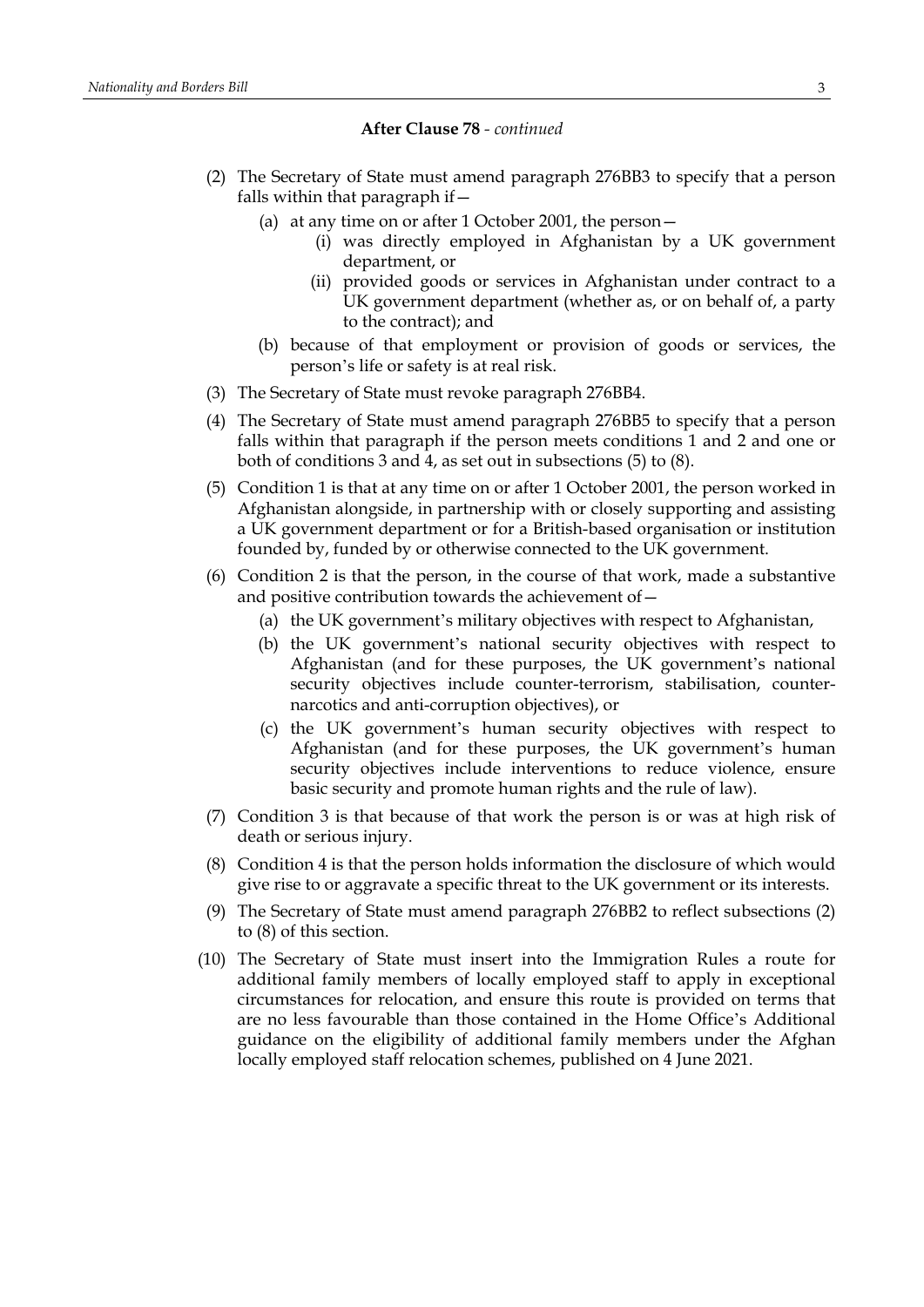### **After Clause 78** *- continued*

(11) The Secretary of State must specify in the Immigration Rules that any decision to exclude a person who would otherwise be eligible for the ARAP scheme must be made in accordance with the exclusion criteria set out in Article 1F of the 1951 Refugee Convention, and provide independent and transparent due process guarantees in relation to any exclusion decision, including impartial decision makers, disclosure of relevant information and evidence and rights of appeal."

#### *Member's explanatory statement*

*This new Clause would expand eligibility for ARAP by amending the Immigration Rules. It would insert into the Rules a relocation route for additional family members, which can be no less favourable than the current Home Office guidance, and limit the basis on which persons, who would otherwise be eligible for relocation under ARAP, can be excluded from the scheme.*